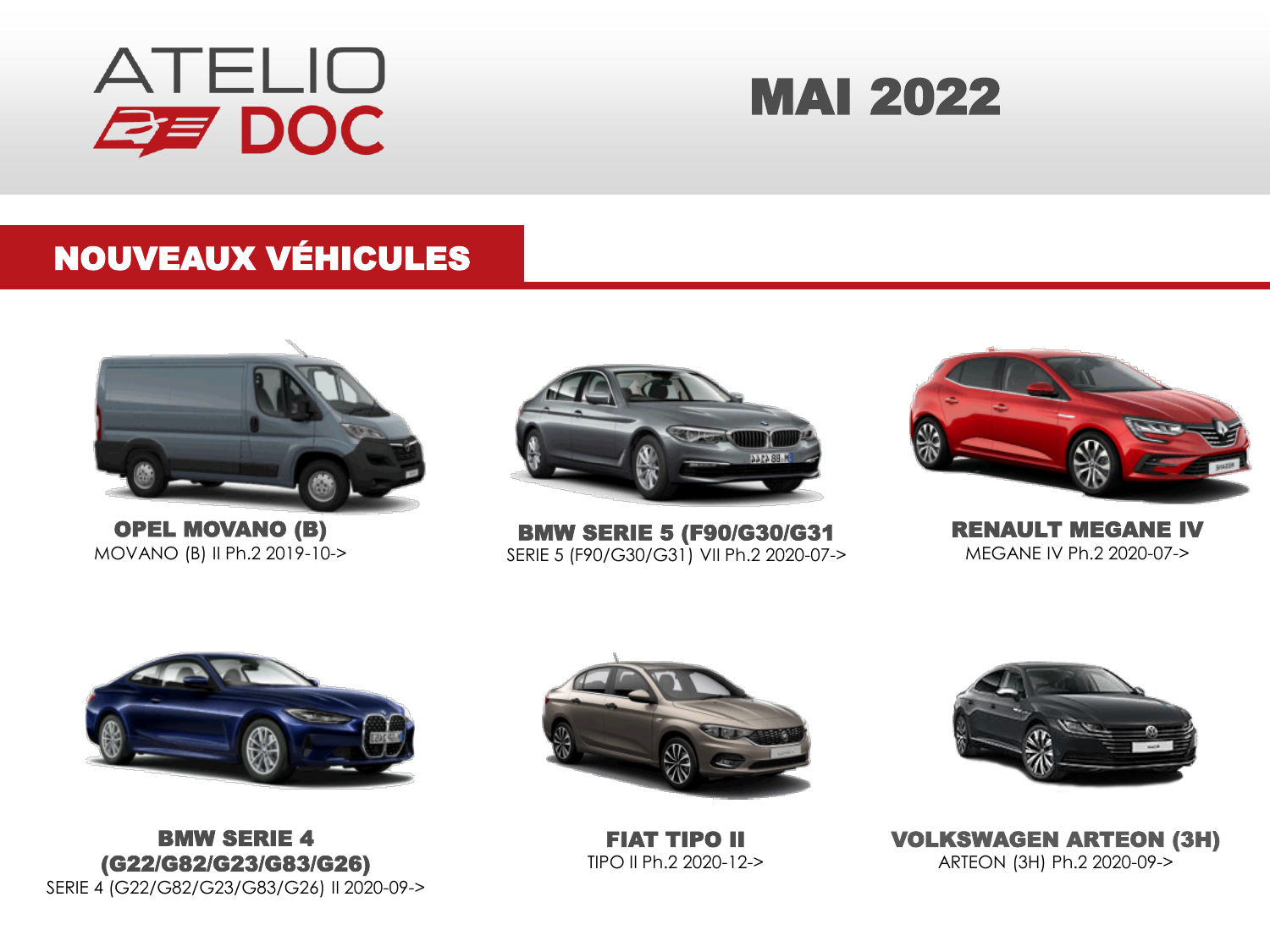

# MAI 2022

### VÉHICULES MIS À JOUR



BMW SERIE 3 (E90/E91/E92/E93) V SERIE 3 (E90/E91/E92/E93) V Ph.2 2008-09->2014-04



VOLKSWAGEN GOLF (5G/BA/BQ/BV) GOLF (5G/BA/BQ/BV) VII Ph.2 2017-01->



MINI (F55/F56/F54/F57/F60) III (F55/F56/F54/F57/F60) III Ph.1 2014-01- >2021-12



AUDI A6 (4B) II A6 (4B) II Ph.1 1997-06->2001-07



BMW SERIE 4 (F32/F82/F33/F83/F36) SERIE 4 (F32/F82/F33/F83/F36) I Ph.1 2013-  $07 - >$ 



SEAT LEON (5F) III LEON (5F) III Ph.2 2016-10->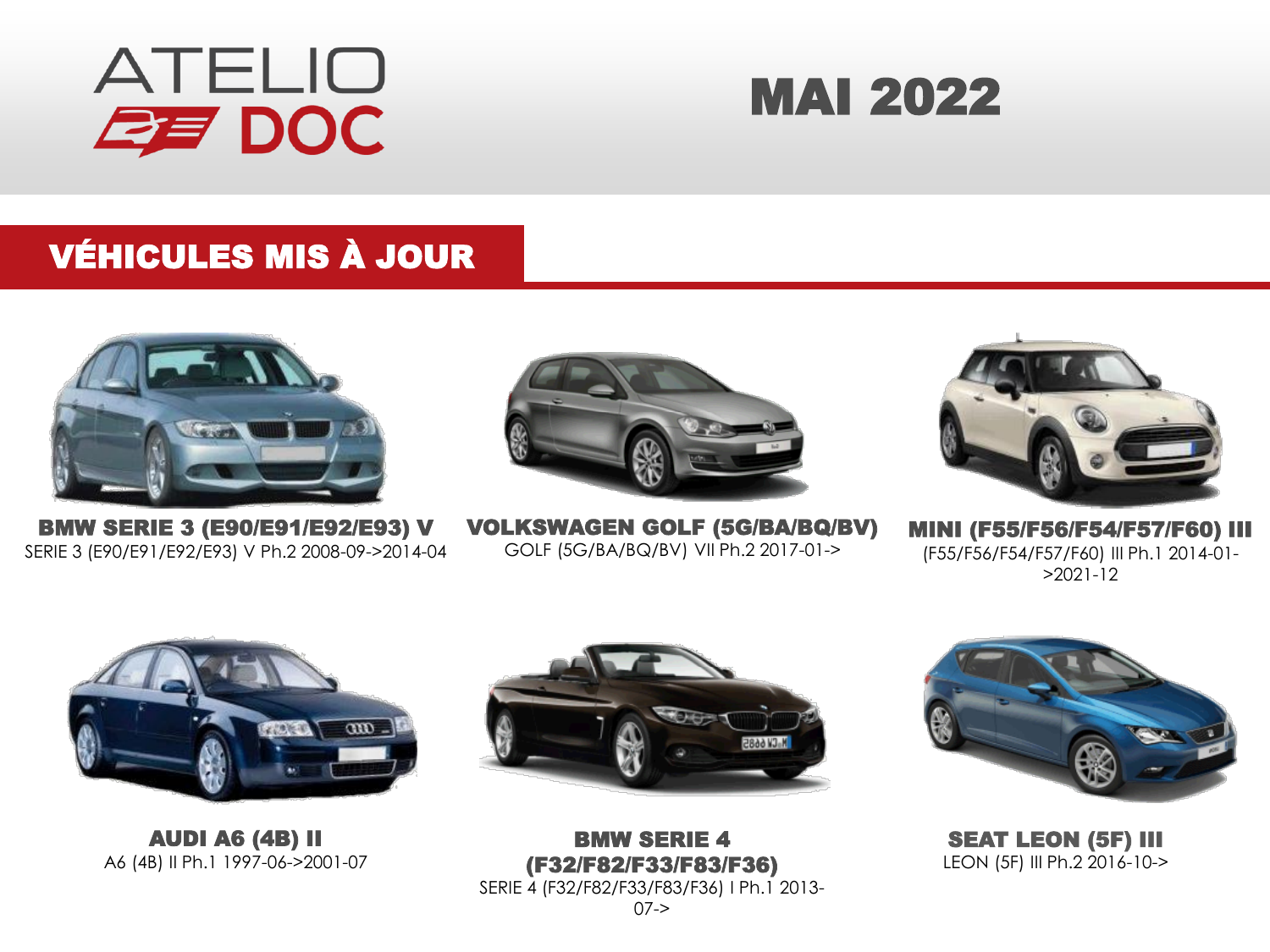# **ATELIO EF DOC**

## Véhicules mis à jour

| <b>MARQUE</b>     | <b>MODELE</b>                                         |  |  |  |  |
|-------------------|-------------------------------------------------------|--|--|--|--|
| <b>ALFA ROMEO</b> | 159 2005-09->2013-05                                  |  |  |  |  |
| <b>ALPINA</b>     | SERIE 5 ALPINA B5 (F10/F11/G30/G31) VI 2010-06->      |  |  |  |  |
| <b>AUDI</b>       | A6 (4B) II Ph.1 1997-06->2001-07                      |  |  |  |  |
| <b>BMW</b>        | SERIE 3 (E90/E91/E92/E93) V Ph.2 2008-09->2014-<br>04 |  |  |  |  |
| <b>CHEVROLET</b>  | CRUZE Ph.2 2012-06-> \$                               |  |  |  |  |
| <b>CHRYLSER</b>   | 300C Ph.2 2007-10->2011-01                            |  |  |  |  |
| <b>CITROEN</b>    | JUMPER III Ph.1 2006-06->2015-06                      |  |  |  |  |
| <b>DACIA</b>      | DOKKER Ph.1 2012-09->                                 |  |  |  |  |
| <b>DODGE</b>      | JOURNEY 2008-06->                                     |  |  |  |  |
| <b>DS</b>         | DS3 (A55/A56) I Ph.2 2014-06->2016-12                 |  |  |  |  |
| <b>FIAT</b>       | DUCATO III Ph.1 2006-06->2015-06                      |  |  |  |  |
| <b>FORD</b>       | TRANSIT IV 2006-09->2015-06                           |  |  |  |  |
| <b>HONDA</b>      | CIVIC X Ph.1 2017-02->2020-06                         |  |  |  |  |
| <b>HYUNDAI</b>    | 130 II Ph.1 2012-01->2015-07                          |  |  |  |  |
| <b>INFINITI</b>   | Q50 Ph.1 2013-09->                                    |  |  |  |  |

| <b>MARQUE</b>     | <b>MODELE</b>                                              |  |  |  |  |
|-------------------|------------------------------------------------------------|--|--|--|--|
| <b>ISUZU</b>      | D-MAX II Ph.2 2017-02->                                    |  |  |  |  |
| <b>JAGUAR</b>     | XF II Ph.1 2015-06->                                       |  |  |  |  |
| <b>JEEP</b>       | RENEGADE Ph.2 2018-07->                                    |  |  |  |  |
| <b>KIA</b>        | CEE D III 2018-07->                                        |  |  |  |  |
| <b>LANDROVER</b>  | RANGEROVER IV Ph.2 2018-01->                               |  |  |  |  |
| <b>LEXUS</b>      | NX I Ph.2 2017-10->                                        |  |  |  |  |
| <b>MAZDA</b>      | 3 IV 2019-04->                                             |  |  |  |  |
| <b>MERCEDES</b>   | VITO (447) III 2014-09->                                   |  |  |  |  |
| <b>MINI</b>       | MINI (F55/F56/F54/F57/F60) III Ph.1 2014-01-<br>$>2021-12$ |  |  |  |  |
| <b>MITSUBISHI</b> | L200 IV Ph.1 2015-05->                                     |  |  |  |  |
| <b>NISSAN</b>     | NV300 2014-11->                                            |  |  |  |  |
| <b>OPEL</b>       | VIVARO (C/-) III 2019-06->                                 |  |  |  |  |
| <b>PEUGEOT</b>    | 308 II Ph.2 2017-04->                                      |  |  |  |  |
| <b>PORSCHE</b>    | 911 (991) VI Ph.2 2015-12->                                |  |  |  |  |
| <b>RENAULT</b>    | TRAFIC III Ph.2 2019-06->                                  |  |  |  |  |